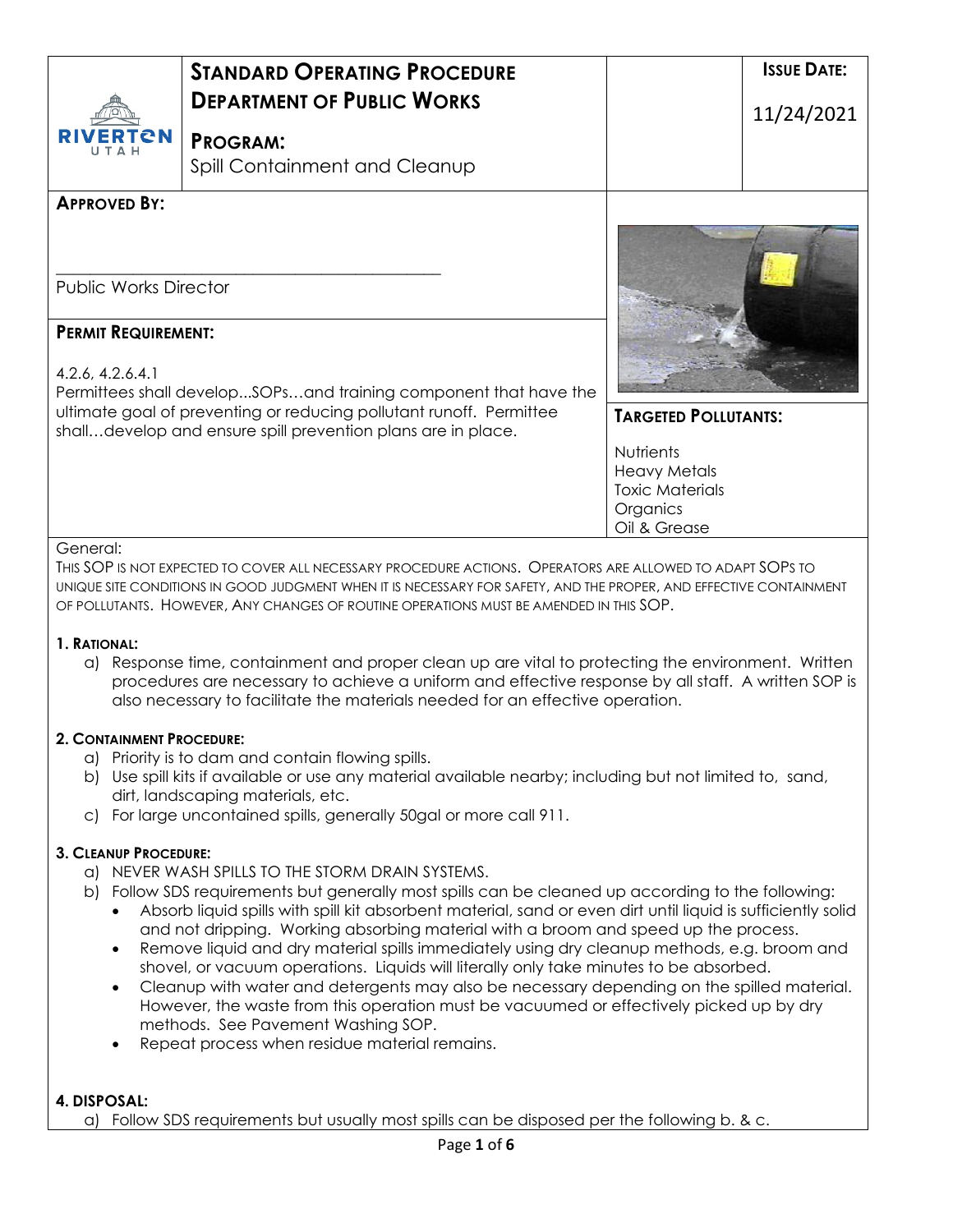#### RTCN **PROGRAM:**

Spill Containment and Cleanup

- b) Generally most spills absorbed into solid forms can be disposed to the City dumpster and receptacles. Follow Waste Management SOP.
- c) Generally Liquid waste from surface cleansing processes may be disposed to the sanitary sewer system after the following conditions have been met:
	- Dry cleanup methods have been used to remove the bulk of the spill and disposed per the Waste Management SOP.
	- The liquid waste amounts are small and diluted with water. This is intended for spill cleanup waste only and never for the disposal of unused or spent liquids.

# **5. FOLLOW UP SPILL COMMUNICATION AND DOCUMENTATION:**

- a) Spills contained and cleaned up and spills that have not reached storm drained systems. No contact is necessary
- b) Spills reaching the storm drain system, contact supervisor and Stormwater Division. Also file a spill report attached.

## **5. DOCUMENTATION:**

- c) Document all spills in accordance to spill report SPILL REPORT FORM found with this SOP link.
- d) Deliver completed form and any pictures to Stormwater Division.
- e) Stormwater staff will log reports in iworqs. Use the following Code Enforcement Column Convention for specific measured events:
	- City Program
		- 1. IDDE
			- 2. Monitoring
	- Permit Type:
		- 1. Right-of-Way (ENC)
		- 2. Land Disturbance Permit (LDP)
		- 3. Long Term Stormwater Management Plan (LTSWMP)
		- Problem
		- 1. Spill
			- 2. Dumping ROW
			- 3. Dumping
			- 4. Fireworks

# **6. ENFORCEMENT:**

a) Employees will not be reprimanded for reporting spills caused by themselves or others from a water quality standpoint.

# **7. SDS SHEETS:**

- a) PW SDS Manual is filed in the Engineering copy room.
- b) Water SDS Manual
- c) Parks SDS Manual
- d) Building Maintenance

### **8. MATERIALS:**

a) Absorbent materials, such as commercial spill kits, and bulk absorbent products are the responsibility of the Division Supervisors and Department Heads to fund and provide. This is to facilitate the proper selection of spill kits and absorbent materials suitable to contain the unique materials used by the staff directly involved in the operations in their responsibility. See SDS for clean up requirements for materials pertinent to the operation.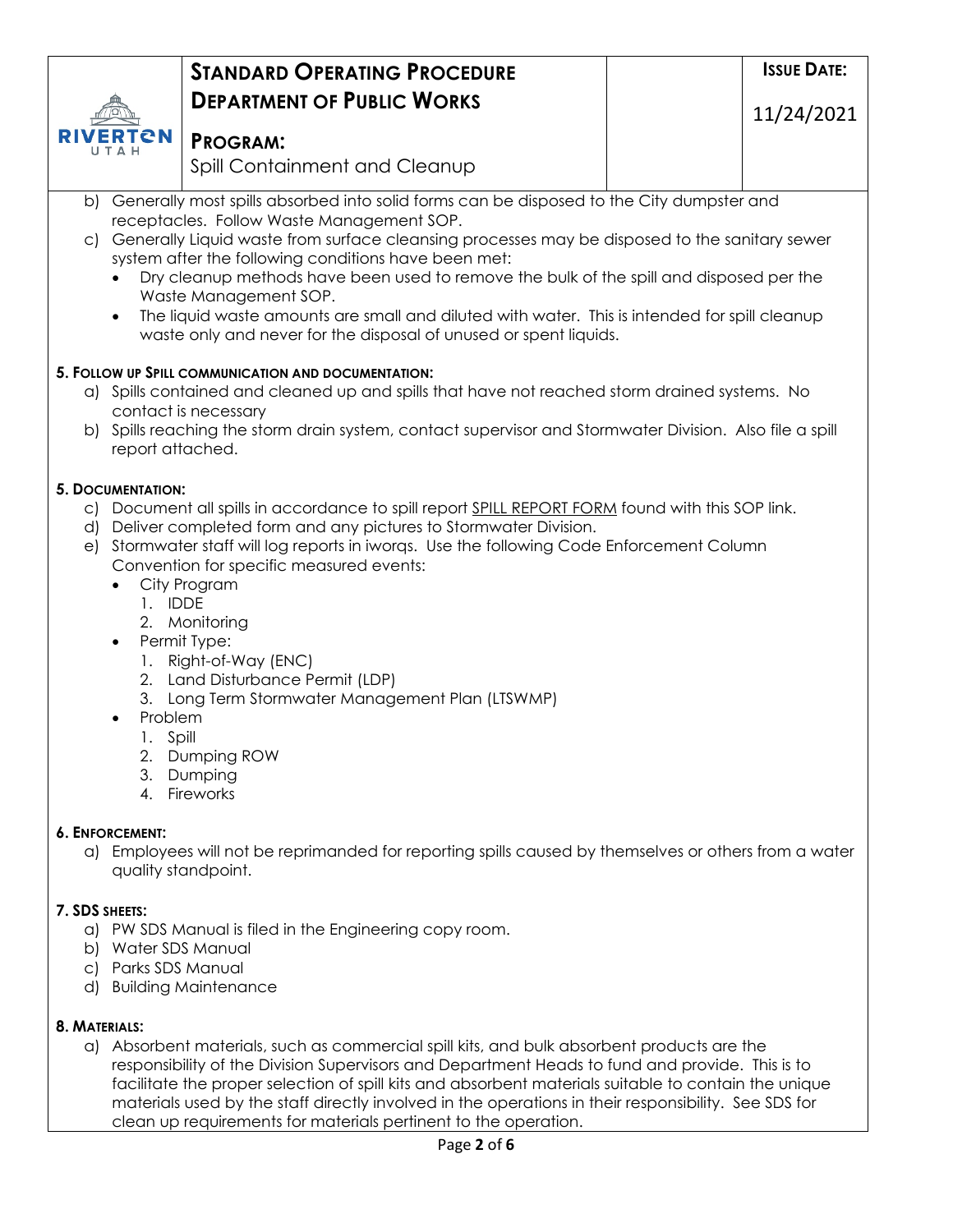|                                | <b><i>STANDARD OPERATING PROCEDURE</i></b><br><b>DEPARTMENT OF PUBLIC WORKS</b>                                                                                                                                                                                                                                                             | <b>ISSUE DATE:</b><br>11/24/2021 |
|--------------------------------|---------------------------------------------------------------------------------------------------------------------------------------------------------------------------------------------------------------------------------------------------------------------------------------------------------------------------------------------|----------------------------------|
| FRTAN<br>IJ T ∆ H              | <b>PROGRAM:</b><br>Spill Containment and Cleanup                                                                                                                                                                                                                                                                                            |                                  |
|                                | b) Generally sand will work for most clean up operations. However, it is the responsibility of the<br>Division Supervisors and Department Heads to select the absorbent materials and cleanup<br>methods that will effectively prevent the spilled material from becoming a physical hazard and<br>from being carried away by runoff later. |                                  |
| 9. TRAINING:                   |                                                                                                                                                                                                                                                                                                                                             |                                  |
| Train staff 1/Year<br>C)<br>d) | Material: This SOP                                                                                                                                                                                                                                                                                                                          |                                  |
|                                |                                                                                                                                                                                                                                                                                                                                             |                                  |

| <b>EST NUM</b><br><b>USED OIL</b>  | <b>Premise Name</b>                  | <b>Phone</b>   |
|------------------------------------|--------------------------------------|----------------|
|                                    |                                      |                |
| 35-018995                          | <b>GOLDEN EAGLE INC</b>              | (801) 298-9818 |
| 35-0009524                         | EMERALD RECYCLING SERVICES INC       | (801) 973-4131 |
| 35-0015412                         | TRI-STATE RECYCLING SERVICES         | (800) 876-8645 |
| 35-0011577                         | THERMO FLUIDS                        | (801) 631-1449 |
| 35-0011573                         | <b>SAFETY KLEEN</b>                  | (402) 333-6321 |
| 35-0013481                         | ORRCO                                | 801-977-0220   |
| 35-0013086                         | CHAMPION INDUSTRIAL SERVICES LLC     | (801) 886-2625 |
| 35-018643                          | M P ENVIRONMENTAL SERVICES INC       | (435) 884-0808 |
| 35-0012428                         | <b>SUMP &amp; TRAP CLEANING</b>      | (801) 595-8151 |
| 35-019749                          | <b>VEOLIA ES INDUSTRIAL SERVICES</b> | (801) 294-2992 |
| 35-0012471                         | PACIFIC WEST LLC                     | (801) 514-3626 |
| <b>PORTABLE POTTY</b>              |                                      |                |
|                                    |                                      |                |
| 35-018620                          | AFFORDABLE PORTABLE                  | (801) 359-8200 |
| 35-0011574                         | <b>HONEY BUCKET</b>                  | (801) 972-3115 |
| 35-0013343                         | <b>OUTBACK SHACK</b>                 | (801) 274-0074 |
| 35-0011584                         | A CO INC                             | 801-362-3193   |
| 35-0012477                         | <b>ANYTIME SERVICES</b>              | (801) 222-9237 |
| 35-018844                          | MOBILE RESTROOM RENTAL               | (801) 598-0781 |
| 35-0011585                         | ALL STAR SANITATION LLC              | (801) 691-2995 |
| 35-0011571                         | UNITED SITE SERVICES                 | (801) 621-7814 |
| <b>KITCHEN SUMP (GREASE TRAP)</b>  |                                      |                |
|                                    |                                      |                |
| 2439 S CONSTITUTION<br><b>BLVD</b> | A & B PLUMBING & DRAIN               | (801) 860-3774 |
| 35-0009510                         | A-1 PUMPING                          | (800) 631-0403 |
| 35-0009467                         | A1 SEPTIC TANK                       | (801) 756-4025 |
| 35-0014418                         | AAA ACTION QUICK RESPONSE PLUMBING   | (801) 636-3333 |
|                                    |                                      |                |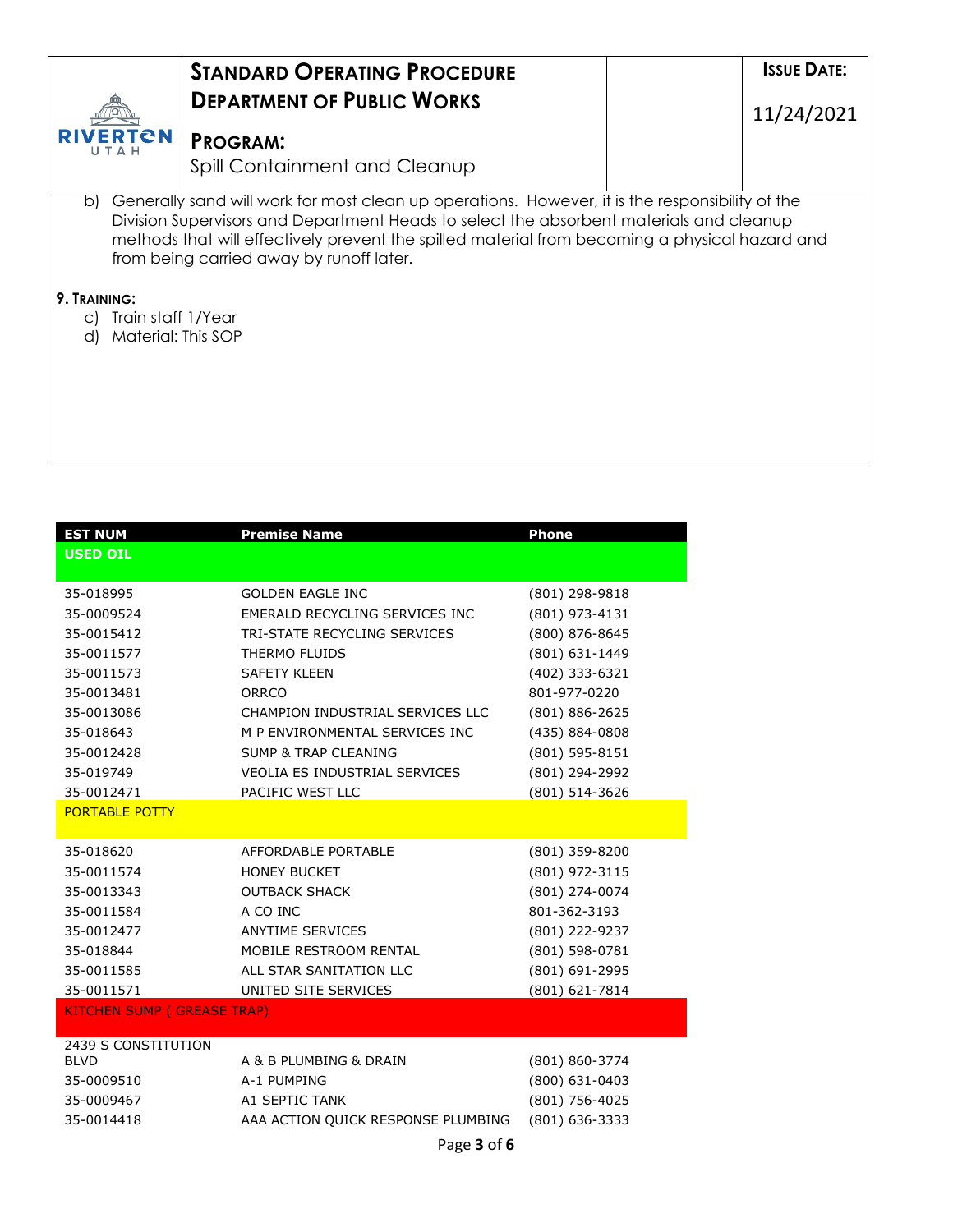35-019749 United Site 801-355-4507

| 35-017620                       | <b>B &amp; E SANITATION</b>                                | (801) 266-1559     |
|---------------------------------|------------------------------------------------------------|--------------------|
| 35-0011576                      | BECKS SANITATION INC                                       | (801) 521-7867     |
| 35-0011586                      | BONNEVILLE LIVESTOCK INC                                   | (801) 768-4491     |
| 35-0014297                      | ELECTRIC DRAIN & SEWER ROOTER                              | $(801)$ 266-8041   |
| 35-019709                       | JOHN KUHNI AND SONS                                        | (801) 373-7600     |
| 35-0012631                      | KECHER DEVELOPMENT LLC                                     | (801) 391-9610     |
| 35-0012478                      | PUMPERS PLUS                                               | (801) 594-9980     |
| <b>DEPARTMENT</b>               | PERMITTED LIQUID WASTE HAULER FROM SALT LAKE VALLEY HEALTH |                    |
| 35-0009511                      | <b>RESCUE ROOTER</b>                                       | (801) 261-3200     |
| 35-017801                       | ROCKY MOUNTAIN SANITATION INC                              | (801) 381-2981     |
| 35-0012480                      | ROTO ROOTER                                                | (801) 282-2775     |
| 35-0009508                      | SOS PUMPING SERVICES                                       | (877) 768-4451     |
| KITCHEN GREASE (FRY OIL)        |                                                            |                    |
|                                 |                                                            |                    |
| 35-0011576                      | BECKS SANITATION INC                                       | (801) 521-7867     |
| 35-0009523                      | RENEGADE OIL INC                                           | (801) 973-7912     |
| 35-020724                       | <b>CLEARSKY BIOFUEL</b>                                    | (801) 763-4850     |
| 35-018074                       | DETAIL BUILDERS INC                                        | (801) 598-8833     |
| 35-019709                       | JOHN KUHNI AND SONS                                        | (801) 373-7600     |
| 35-0014026                      | METAL CRAFT TRAILERS                                       | (801) 487-7586     |
| 35-0009510                      | A-1 PUMPING                                                | $(800)$ 631-0403   |
| 35-0011586                      | BONNEVILLE LIVESTOCK INC                                   | (801) 768-4491     |
| <b>ANTIFREEZE</b>               |                                                            |                    |
|                                 |                                                            |                    |
| 35-0013481                      | ORRCO                                                      | (801) 977-0220     |
| 35-0011573                      | SAFETY KLEEN                                               | (402) 333-6321     |
| 35-0011577                      | THERMO FLUIDS                                              | (801) 631-1449     |
| 35-0009524                      | EMERALD RECYCLING SERVICES INC                             | (801) 973-4131     |
| 35-0011593                      | ON-SITE ANTIFREEZE RECYCLING INC                           | (801) 244-3031     |
|                                 | REPAIR SHOP SEPERATOR (GREWASE TRAP)                       |                    |
|                                 |                                                            |                    |
| 35-0011576                      | BECKS SANITATION INC                                       | (801) 521-7867     |
| 35-017620                       | <b>B &amp; E SANITATION</b>                                | (801) 266-1559     |
| 35-0009523                      | RENEGADE OIL INC                                           | (801) 973-7912     |
| <b>WASTE WATER</b>              |                                                            |                    |
| 35-0011576                      | <b>BECKS SANITATION INC</b>                                | (801) 521-7867     |
| 35-0012471                      | PACIFIC WEST LLC                                           | (801) 514-3626     |
| 35-0012428                      | <b>SUMP &amp; TRAP CLEANING</b>                            | $(801) 595 - 8151$ |
| 35-019749                       | <b>VEOLIA ES INDUSTRIAL SERVICES</b>                       | (801) 294-2992     |
| 35-017620                       | <b>B &amp; E SANITATION</b>                                | $(801)$ 266-1559   |
| 35-0011587                      | TWIN D INC                                                 | (801) 771-3038     |
| <b>SEPTIC TANK/HOLDING TANK</b> |                                                            |                    |
|                                 |                                                            |                    |
| 35-0009510                      | A-1 PUMPING                                                | $(800)$ 631-0403   |
| 35-0013079                      | BOY SCOUTS OF AMERICA                                      | $(801) 582 - 3663$ |
| 35-017620                       | <b>B &amp; E SANITATION</b>                                | (801) 266-1559     |
| 35-0012478                      | PUMPERS PLUS                                               | (801) 594-9980     |
| 35-017801                       | ROCKY MOUNTAIN SANITATION INC                              | (801) 381-2981     |
| 35-0011576                      | <b>BECKS SANITATION INC</b>                                | (801) 521-7867     |
| 35-0012480                      | ROTO ROOTER                                                | (801) 282-2775     |
| 35-0009467                      | A1 SEPTIC TANK                                             | (801) 756-4025     |
|                                 |                                                            |                    |

(801) 973- 7912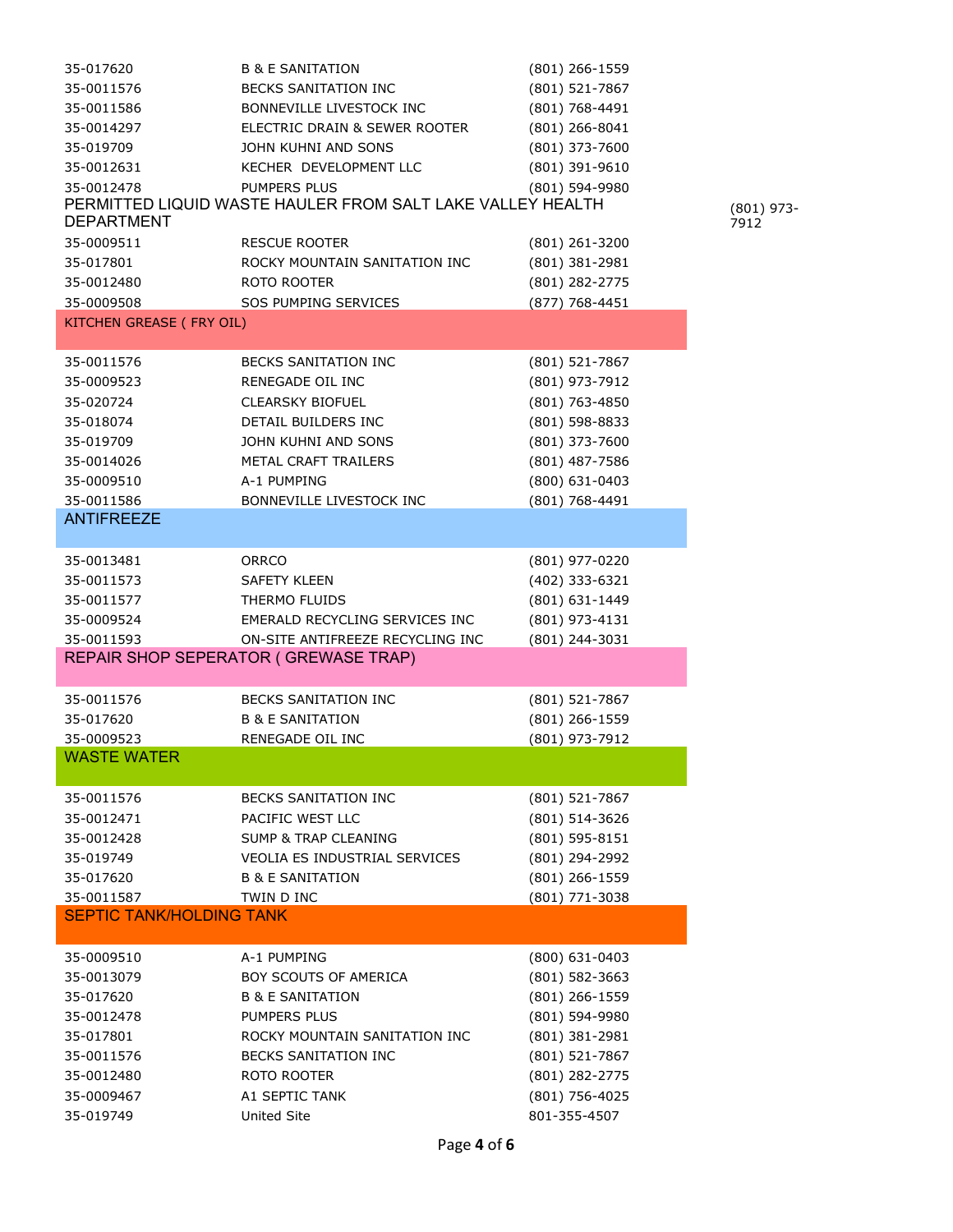| 35-0011574 | <b>HONEY BUCKET</b> | $(801)$ 972-3115 |
|------------|---------------------|------------------|
| 35-018620  | AFFORDABLE PORTABLE | $(801)$ 359-8200 |
| 35-0011584 | A CO INC            | 801-264-1200     |
| 35-0009523 | RENEGADE OIL INC    | (801) 973-7912   |